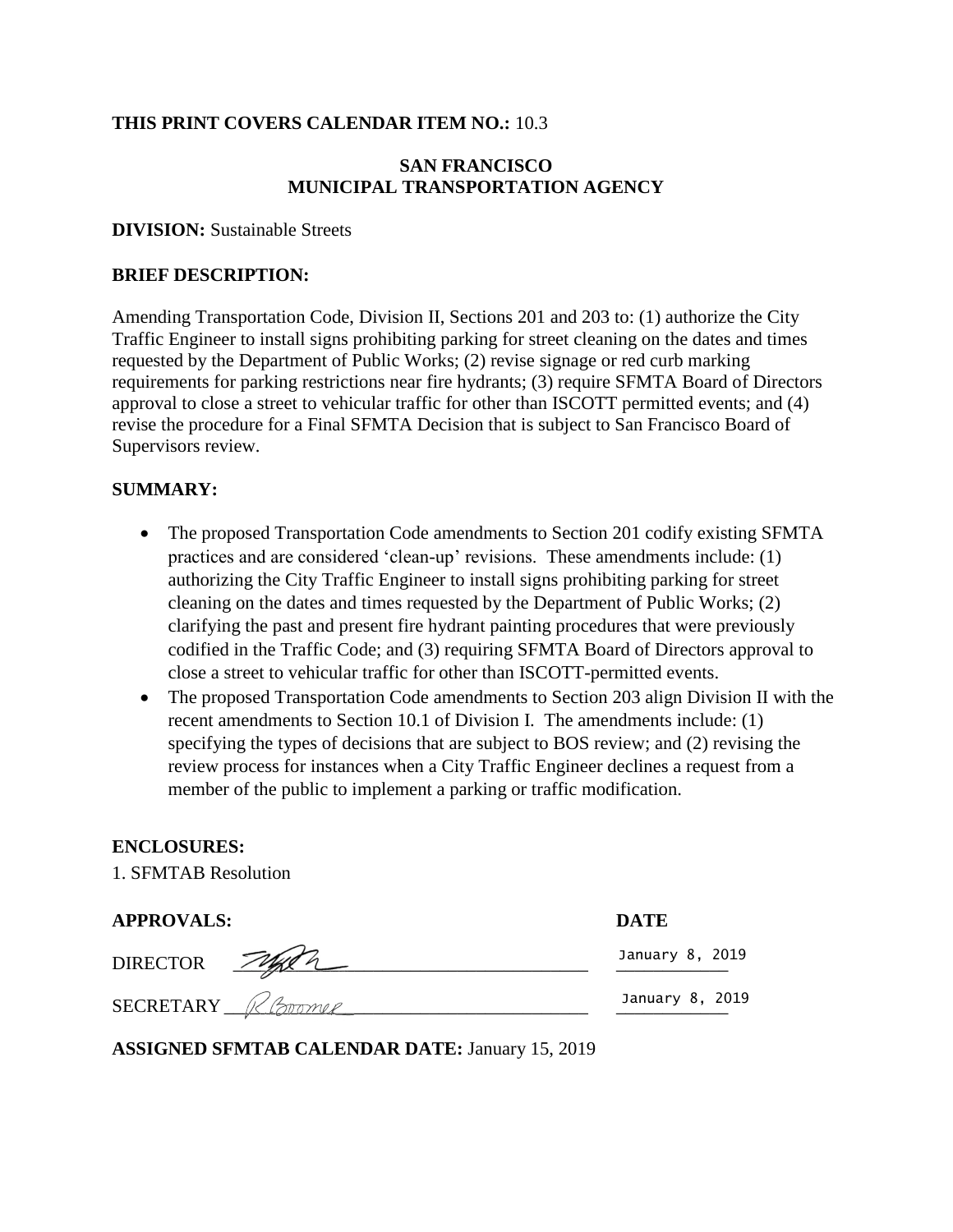# **PAGE 2.**

# **PURPOSE**

Amending Transportation Code, Division II, Sections 201 and 203 to: (1) authorize the City Traffic Engineer to install signs prohibiting parking for street cleaning on the dates and times requested by the Department of Public Works; (2) revise signage or red curb marking requirements for parking restrictions near fire hydrants; (3) require SFMTA Board of Directors approval to close a street to vehicular traffic for other than ISCOTT permitted events; and (4) revise the procedure for a Final SFMTA Decision that is subject to San Francisco Board of Supervisors review.

# **STRATEGIC PLAN GOALS AND TRANSIT FIRST POLICY PRINCIPLES**

This action supports the following SFMTA Strategic Plan Goal and Objectives:

Goal 4: Create a workplace that delivers outstanding service

Objective 4.5: Increase the efficiency and effectiveness of business processes and project delivery through the implementation of best practices.

The Transportation Code amendments support Objective 4.5 because they improve administrative operations, including allowing the City Traffic Engineer to approve simple changes such as installation of street cleaning signs and streamlining the public review process when the SFMTA decides not to implement a requested traffic modification.

This action generally supports the Transit First Policy in that it codifies and makes clear existing practices and aims to streamline public review processes to allow for more efficient project delivery.

# **DESCRIPTION**

The proposed amendments to Division II, Sections 201 and 203 of the Transportation Code are as follows:

# **Division II, Section 201**

The amendments to Section 201 are considered 'clean-up' revisions to codify existing practices. Specifically, the following amendments are being proposed:

Section  $201(a)(13)$  - clarifies how much red curb should be allocated on either side of a fire hydrant. This language was included in former Traffic Code Section 38.M but was not added when Division II of the Transportation Code was enacted by the SFMTA Board in 2008. It codifies the existing SFMTA's practice and provides an added level of specificity regarding red curb parking restrictions for a low-pressure versus a highpressure fire hydrant.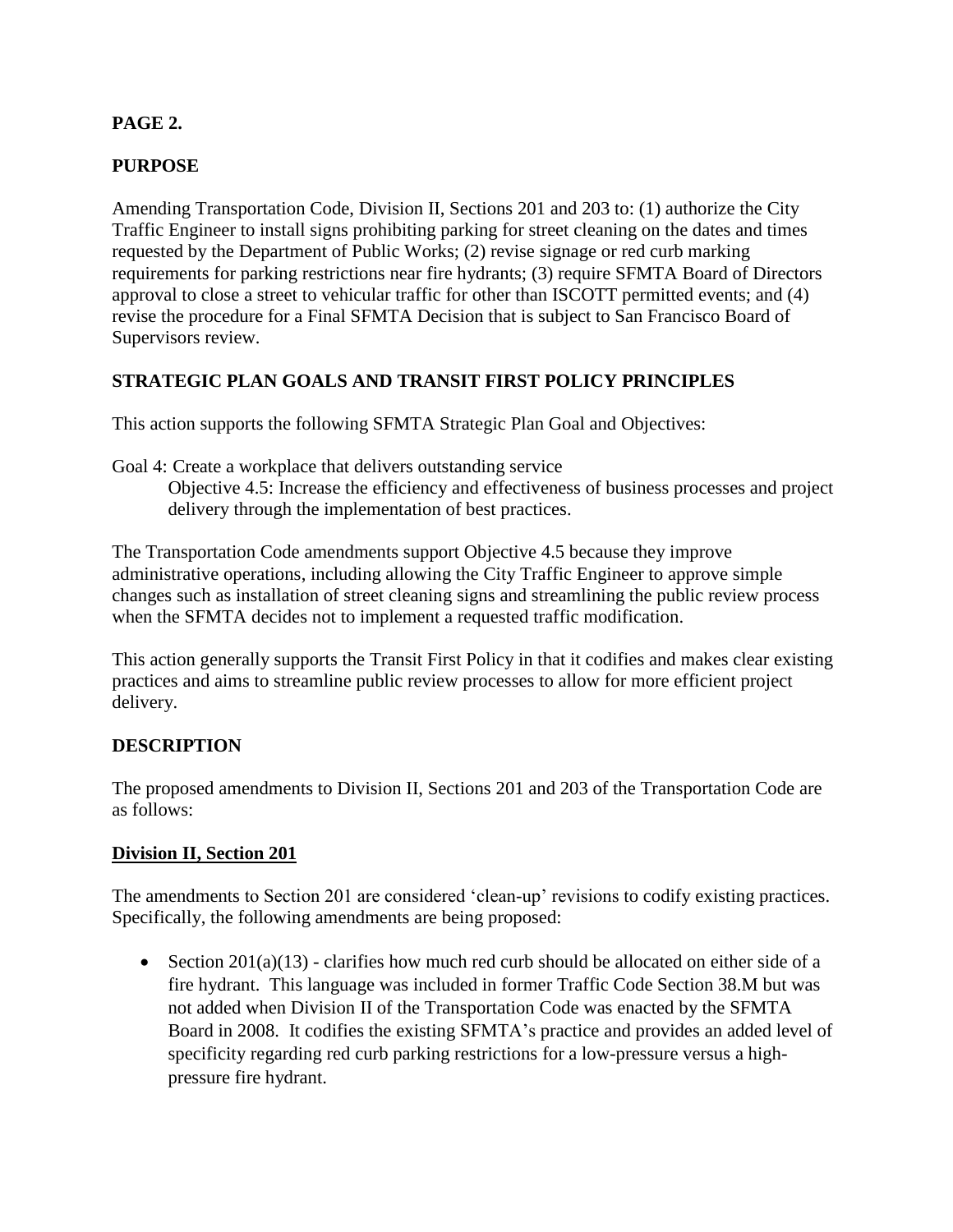# **PAGE 3.**

- Sections  $201(a)(15)$  and  $201(c)(13)$  authorizes the City Traffic Engineer's approval for the installation of street cleaning signs giving notice of the days and hours that parking is prohibited as requested by San Francisco Public Works. This change codifies the SFMTA's existing practice that is not currently listed in Sections 201(a)(15) and  $201(c)(13)$
- The addition Section  $201(c)(23)$  would clarify that SFMTA Board approval is required to close a street to vehicular traffic when the street closure is for a non-ISCOTT permitted event. This change codifies the SFMTA's existing practice that is not currently listed in Section 201(c). Streets will continue to be temporarily closed for construction or other emergencies without SFMTA Board approval consistent with state and local law.

# **Division II, Section 203**

San Francisco's Charter provides that the Board of Supervisors may establish, by ordinance, procedures that allow the public to seek Board of Supervisors review of certain SFMTA decisions [Charter Sections  $8A.102(b)(7)(i)$  and  $8A.102(b)(8)(i)$ ]. In 2018, the Board of Supervisors exercised its authority to review certain SFMTA decision by enacting Transportation Code, Division I, Section 10.1.

Amendments to Section 203 are precipitated by the recent enactment of Section 10.1 in Division I of the Transportation Code. Section 10.1 sets forth the types of SFMTA decisions that can be reviewed by the Board of Supervisors following a final SFMTA decision and the procedures for that review.

Section 203(a) cross-references the definition of a "Final SFMTA Decision" that is reviewable by the Board of Supervisors as set forth in Section 10.1. Subject to some exceptions, these SFMTA decisions include the:

(1) installation or removal of a stop sign; (2) creation or elimination of a preferential parking zone (e.g., Residential Parking Permit areas); (3) creation or elimination of a parking meter zone; (4) adoption of a limitation on the time period for which a vehicle may be parked (e.g., color curbs, taxi stands, shuttle zones, time-limited parking); (5) creation or elimination a Class III bikeway or bike route; (6) creation, continuation or substantial modification of a pilot or temporary program involving any of (1) through (5) above; and (7) creation or substantial modification of a "Private Transportation Program" that may create or eliminate a preferential parking zone, or that may limit the time period for which a vehicle may be parked, including providing access to the curb, in order to regulate or accommodate private transportation services.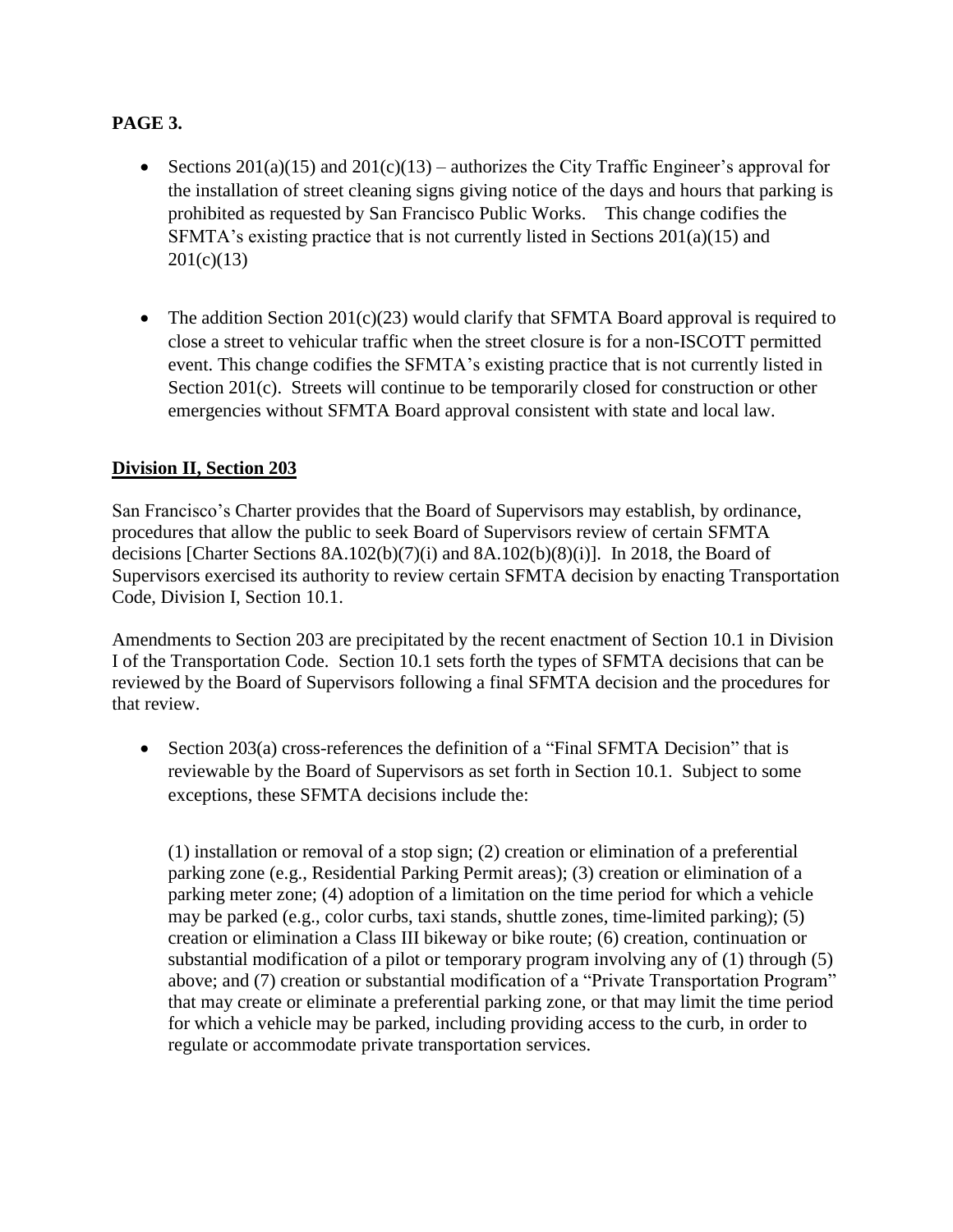# **PAGE 4.**

- Section 203(b) makes explicit that notice shall be provided either by mail or email to the requestor of a parking or traffic modification, which may be reviewed by the Board of Supervisors, whenever the City Traffic Engineer either declines the request or declines to advance the request to the SFMTA Board. It also requires that the notice include the date and action taken by the City Traffic Engineer in order to provide a clear demarcation when the 30-day appeal period begins.
- Section 203(c) adjusts the procedures by which a member of the public can request an internal SFMTA review of a City Traffic Engineer decision to decline installation of a parking or traffic modification (e.g., STOP signs) by the Director of Transportation or his/her designee. The SFMTA intends that the Sustainable Streets Director will serve as the Director of Transportation's designee for this purpose.
- $\bullet$  Section 203(d) contains the most substantive change. Currently, if the Director of Transportation chooses to reverse the City Traffic Engineer's decision, that decision is referred to the SFMTA Board. As a result, it would be up to the SFMTA Board to decide whether or not to approve the proposed traffic or parking modification. Under the proposed change, the Director of Transportation (or his/her designee) will either reverse or affirm the City Traffic Engineer's decision and that decision will become the Final SFMTA Decision with no further review by the SFMTA Board. This change is being proposed because, with the enactment of Section 10.1, the Board of Supervisors can now review Final SFMTA Decisions and, as a result, this review procedure allows an opportunity for members of the public to share their rationale for wanting a particular parking or traffic modification with elected officials. The proposed change provides for a more streamlined review process by providing for only one public hearing - as opposed to two – which will result in a more timely resolution of a parking or traffic modification appeal.

As of this date, the SFMTA has not received any request for review of a Final SFMTA Decision – either by the SFMTA Board or the City Traffic Engineer - submitted by a member of the public.

# **STAKEHOLDER ENGAGEMENT**

An overview of the Board of Supervisors review procedures as well as the proposed Transportation Code amendments were presented to the SFMTA Citizens' Advisory Council (CAC) on November 1, 2018. The CAC asked questions to gain a better understanding of what parking and traffic modifications are subject to Board of Supervisors review and the associated review process. The CAC did not make any recommendations on the item.

A draft of the proposed Transportation Code amendments was shared with the District 3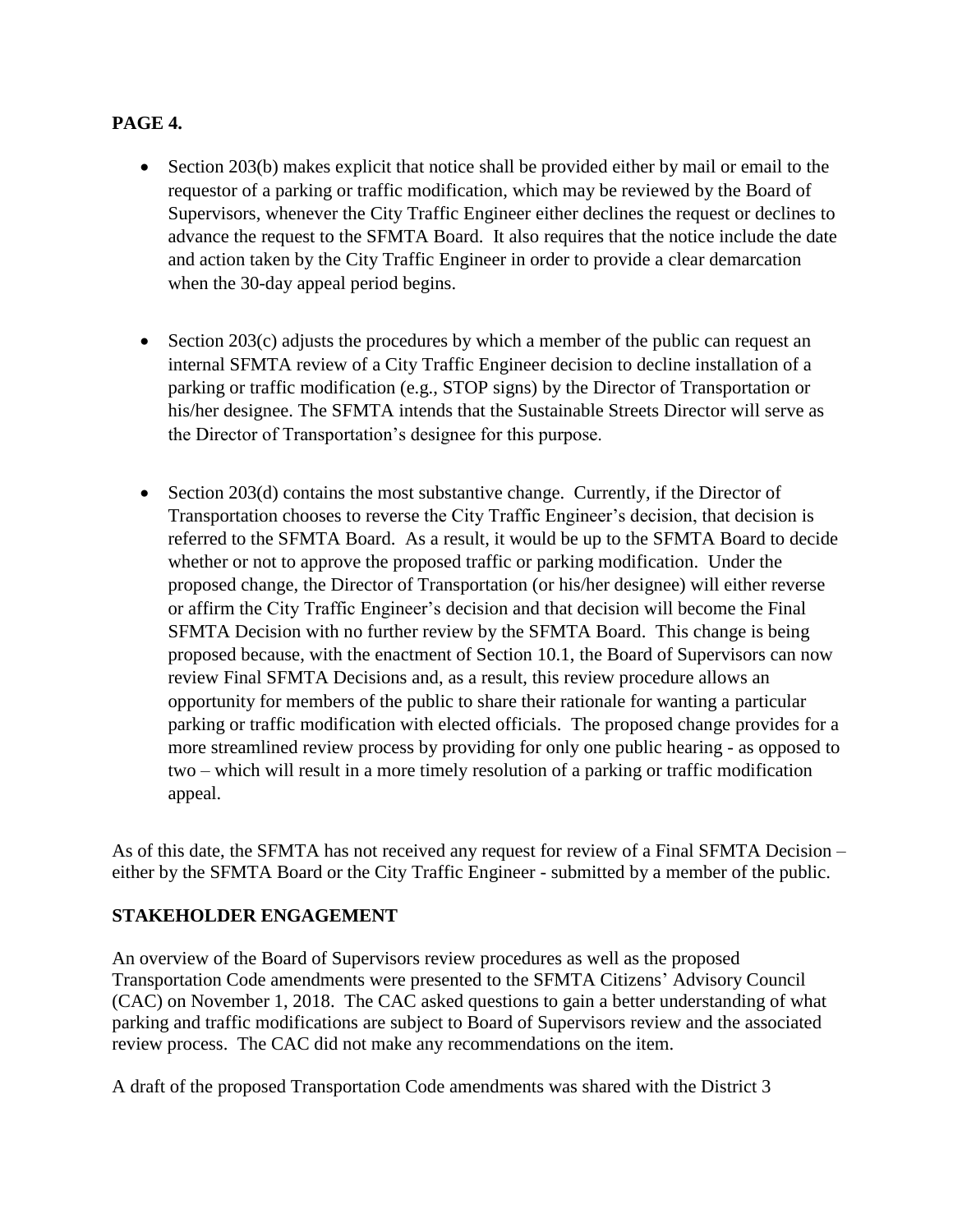# **PAGE 5.**

Supervisor because he previously expressed an interest in reviewing these amendments.

# **ALTERNATIVES CONSIDERED**

The alternative would be not to make the amendments. This would mean taking street cleaning time limits signs to the SFMTA Board for approval, not codifying existing procedures around red zones for fire hydrants, and not harmonizing the Transportation Code Division II with Division I provisions.

# **FUNDING IMPACT**

There is no funding impact.

# **ENVIRONMENTAL REVIEW**

On December 14, 2018, the SFMTA, under authority delegated by the Planning Department, determined that the Transportation Code Sections 201 and 203 amendments are not defined as a "project" under the California Environmental Quality Act (CEQA) pursuant to Title 14 of the California Code of Regulations Sections 15060(c) and 15378(b).

A copy of the CEQA determination is on file with the Secretary to the SFMTA Board of Directors and is incorporated herein by reference.

# **OTHER APPROVALS RECEIVED OR STILL REQUIRED**

The City Attorney's Office has reviewed this calendar item.

Certain final SFMTA Decisions, whether made by the City Traffic Engineer or the SFMTA Board, can be reviewed by the Board of Supervisors pursuant to Ordinance 127-18. Information about the review process can be found at: [https://sfbos.org/sites/default/files/SFMTA\\_Action\\_Review\\_Info\\_Sheet.pdf.](https://sfbos.org/sites/default/files/SFMTA_Action_Review_Info_Sheet.pdf)

This calendar item is not subject to BOS review because it is not proposing any parking and traffic modifications.

# **RECOMMENDATION**

Staff recommend that the SFMTA Board approve the proposed amendments to Transportation Code, Division II, Sections 201 and 203 to: (1) authorize the City Traffic Engineer to install signs prohibiting parking for street cleaning on the dates and times requested by the Department of Public Works; (2) revise signage or red curb marking requirements for parking restrictions near fire hydrants; (3) require SFMTA Board of Directors approval to close a street to vehicular traffic for other than ISCOTT permitted events; and (4) revise the procedure for a Final SFMTA Decision that is subject to San Francisco Board of Supervisors review.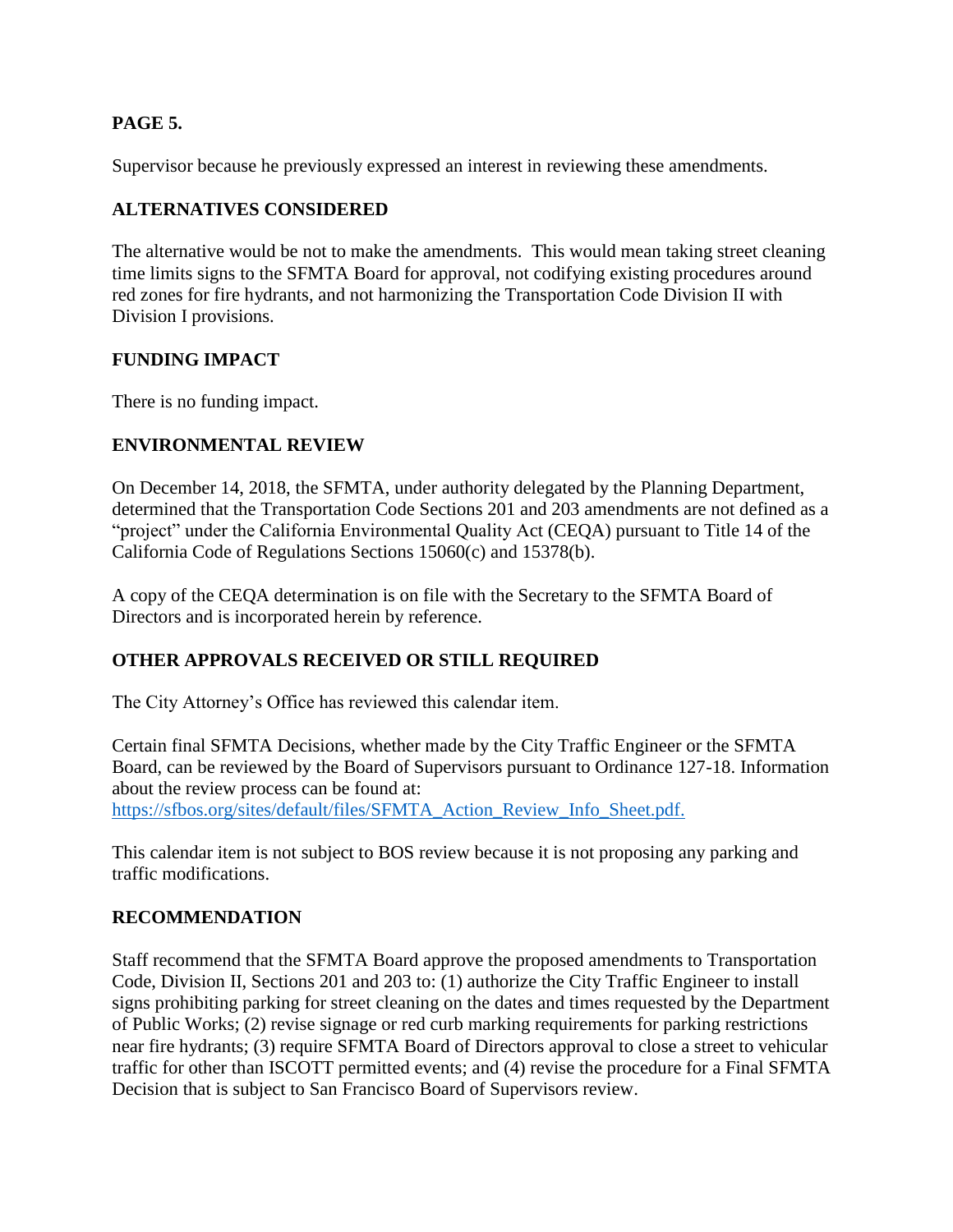# SAN FRANCISCO MUNICIPAL TRANSPORTATION AGENCY BOARD OF DIRECTORS

RESOLUTION No.

WHEREAS, Staff has identified a number of amendments to Transportation Code, Division II, Section 201 to authorize the City Traffic Engineer to install signs prohibiting parking for street cleaning on the dates and times requested by the Department of Public Works, revise signage or red curb marking requirements for parking restrictions near fire hydrants, and require SFMTA Board of Directors approval to close a street to vehicular traffic for other than ISCOTT permitted events to codify existing SFMTA's current practices; and

WHEREAS, Staff has identified various amendments to Transportation Code, Division II, Section 203 to revise the procedure for a Final SFMTA Decision that is subject to San Francisco Board of Supervisors review to bring it into conformity with the recently enacted Section 10.1 in Division I of the Transportation Code; and

WHEREAS, Staff has identified an opportunity to streamline the review process for when a City Traffic Engineer declines to implement a parking or traffic modification; and

WHEREAS, The proposed amendments to the Transportation Code, Division II, Sections 201 and 203 would: (1) authorize the City Traffic Engineer to install signs prohibiting parking for street cleaning on the dates and times requested by the Department of Public Works; (2) revise signage or red curb marking requirements for parking restrictions near fire hydrants; (3) require SFMTA Board of Directors approval to close a street to vehicular traffic for other than ISCOTT permitted events; and (4) revise the procedure for a Final SFMTA Decision that is subject to San Francisco Board of Supervisors review; and

WHEREAS, On December 14, 2018, the SFMTA, under authority delegated by the Planning Department, determined that the proposed Transportation Code amendments are not a "project" pursuant to the California Environmental Quality Act (CEQA) and Title 14 of the California Code of Regulations Sections 15060(c) and 15378(b); and

WHEREAS, A copy of the CEQA determination is on file with the Secretary to the SFMTA Board of Directors and is incorporated herein by reference; now, therefore, be it

#### **PAGE 6.**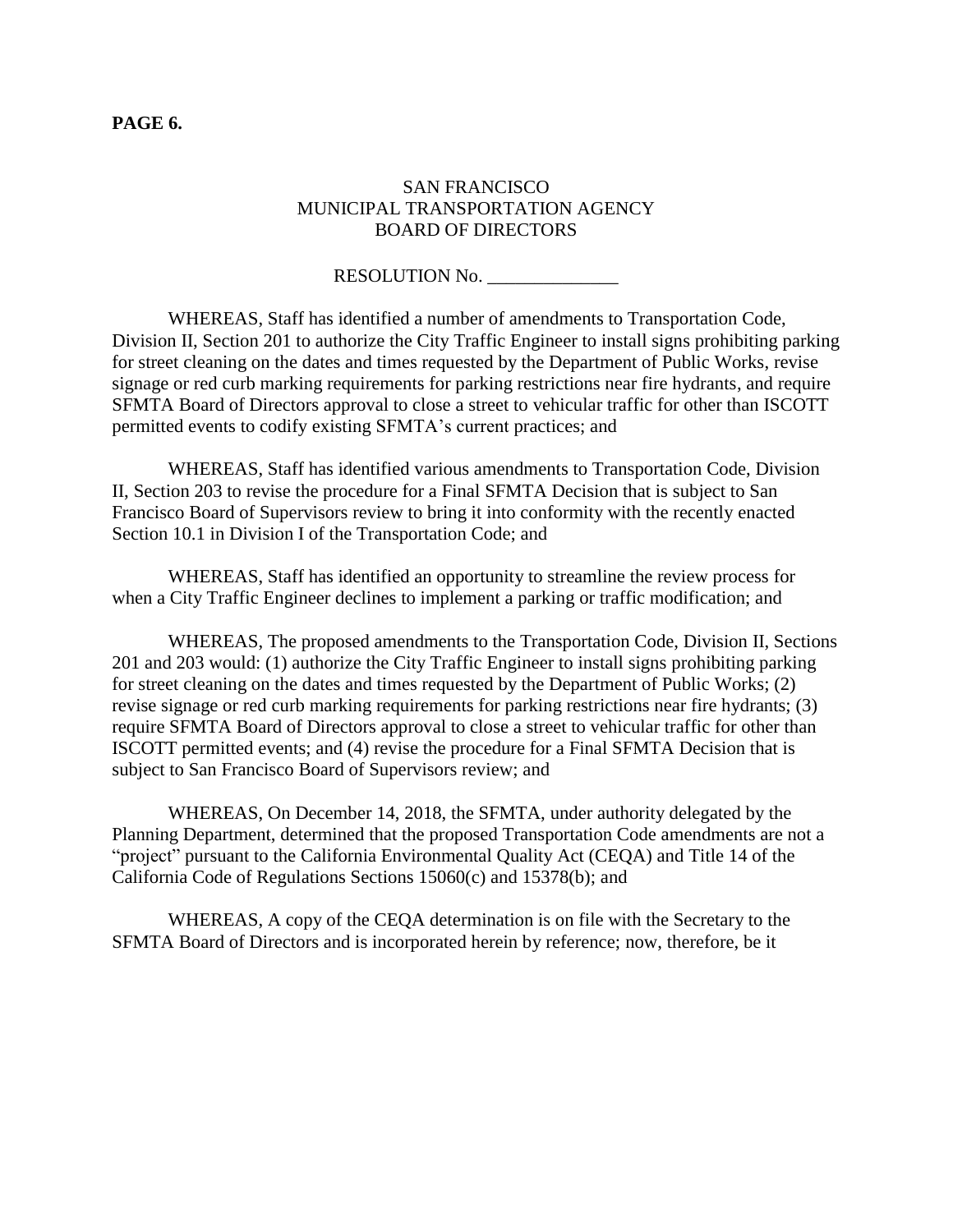### **PAGE 7.**

RESOLVED, That the San Francisco Municipal Transportation Agency Board of Directors amends Transportation Code, Division II, Sections 201 and 203 to: (1) authorize the City Traffic Engineer to install signs prohibiting parking for street cleaning on the dates and times requested by the Department of Public Works, (2) revise signage or red curb marking requirements for parking restrictions near fire hydrants, (3) require SFMTA Board of Directors approval to close a street to vehicular traffic for other than ISCOTT permitted events, and (4) revise the procedure for a Final SFMTA Decision that is subject to San Francisco Board of Supervisors review.

I certify that the foregoing resolution was adopted by the San Francisco Municipal Transportation Agency Board of Directors at its meeting of January 15, 2019.

> Secretary to the Board of Directors San Francisco Municipal Transportation Agency

\_\_\_\_\_\_\_\_\_\_\_\_\_\_\_\_\_\_\_\_\_\_\_\_\_\_\_\_\_\_\_\_\_\_\_\_\_\_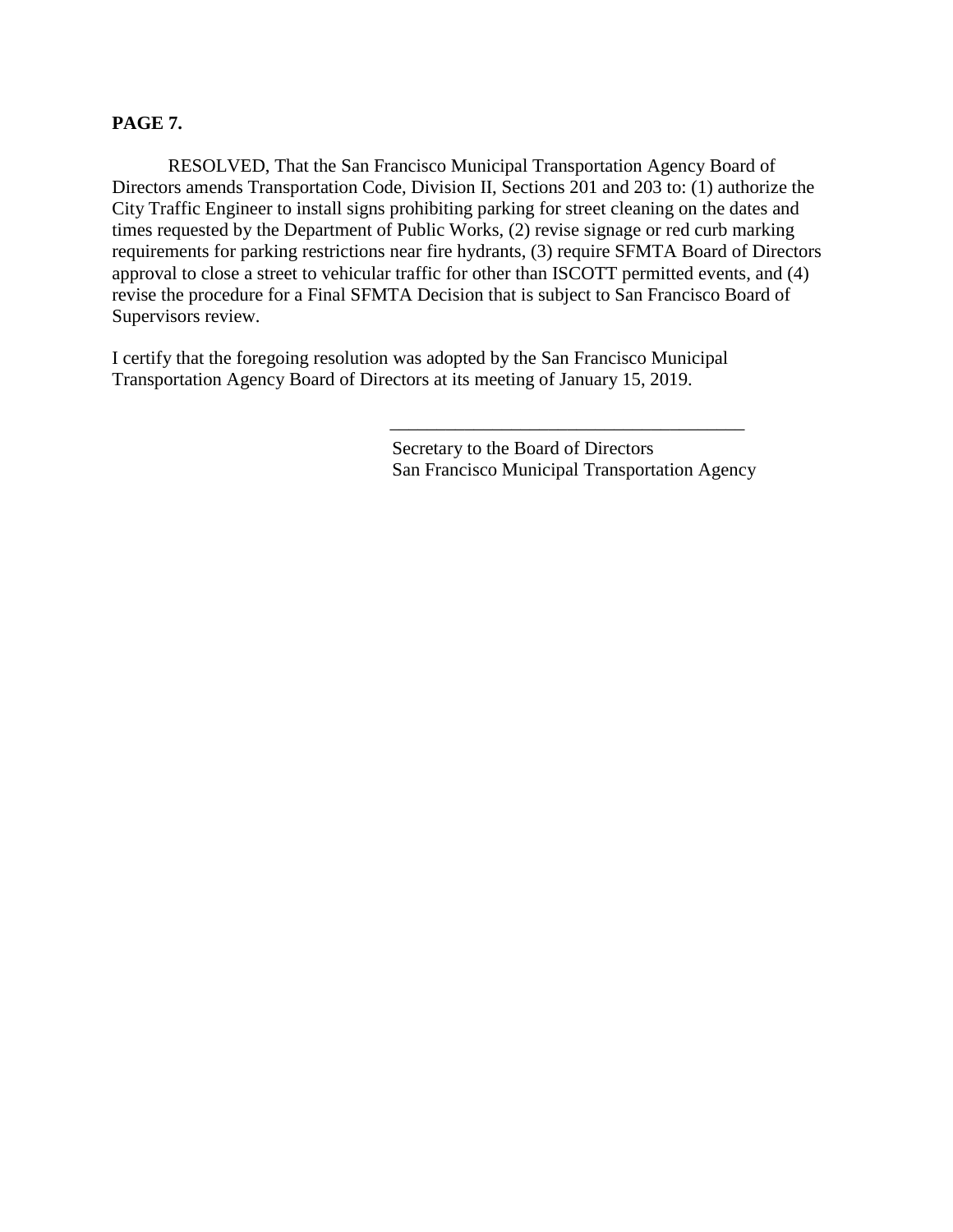#### **PAGE 8.**

### RESOLUTION #

[Transportation Code – Procedures for Implementing Parking and Traffic Controls; Final SFMTA Decision]

**Resolution amending Division II of the Transportation Code to: (1) authorize the City Traffic Engineer to install signs prohibiting Parking for street cleaning on the dates and times requested by the Department of Public Works, (2) revise signage or red curb marking requirements for Parking restrictions near fire hydrants, (3) require SFMTA Board of Directors approval to close a street to vehicular traffic for other than ISCOTT permitted events as provided in Division I, Article 6, and (4) revise the procedure for a Final SFMTA Decision that is subject to San Francisco Board of Supervisors review pursuant to Division I, Article 10.**

> NOTE: Additions are single-underline Times New Roman; deletions are strike-through Times New Roman.

The Municipal Transportation Agency Board of Directors of the City and County of San Francisco enacts the following regulations:

Section 201. Article 200 of Division II of the Transportation Code is hereby amended by revising Sections 201 and 203, to read as follows:

**SEC. 201. PROCEDURES FOR IMPLEMENTING PARKING AND TRAFFIC CONTROLS.**

(a) Office of City Traffic Engineer. The position of City Traffic Engineer is established. The City Traffic Engineer shall be an employee of the SFMTA licensed with the State of California as a Civil or Traffic Engineer and designated by the Director of Transportation to exercise the powers and perform the duties of City Traffic Engineer established by this Code. The City Traffic Engineer shall have the authority to: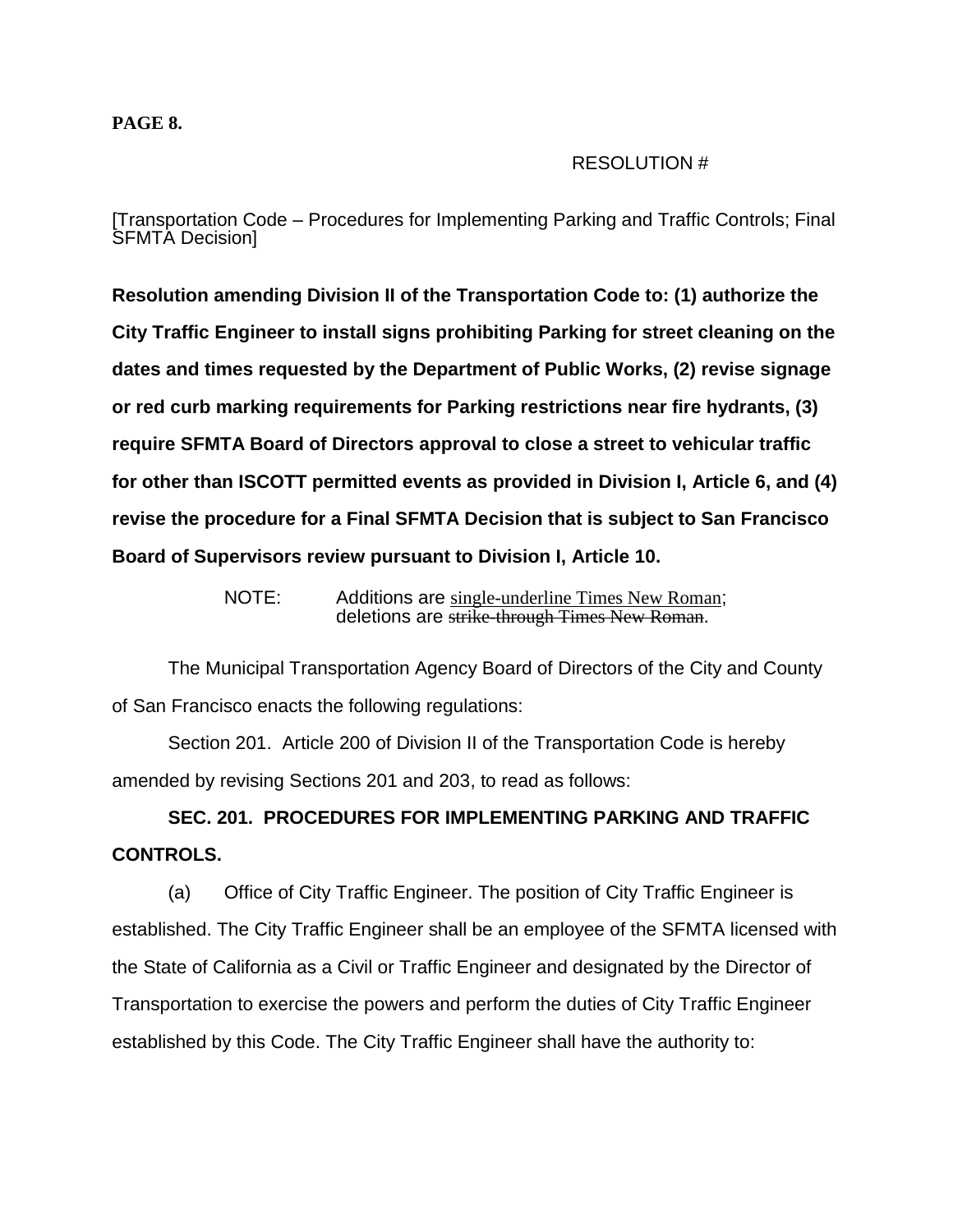#### **PAGE 9.**

(1) Identify, study and implement measures to improve traffic conditions and increase the safety of vehicles and pedestrians in furtherance of the City's Transit First Policy.

(2) Review and investigate requests to install, modify, or remove Traffic Control Devices.

(3) Install color curb markings, including painting red zones not to exceed 20 (continuous) feet in length where needed to ensure public safety, proper Parking Meter spacing, or vehicular access to private or public driveways and Streets.

(4) Design, install, operate, and maintain Traffic Control Devices as necessary to guide, warn, and control moving vehicular and pedestrian traffic.

(5) Install or remove any temporary Traffic Control Devices on any Street for the purpose of controlling Parking or traffic during emergencies, special conditions or events, construction work, short-term testing, or when necessary for the protection of public health and safety. Such temporary Traffic Control Devices shall be removed when they are no longer required following the emergency, condition, or event.

(6) Implement Parking and traffic control measures approved by the SFMTA Board of Directors.

(7) Determine the hours and days during which any Traffic Control Device shall be in operation except where such hours or days are established by law or by resolution of the SFMTA Board of Directors.

(8) Conduct engineering and traffic surveys necessary to establish and maintain appropriate speed limits.

(9) Regulate or prohibit obstructions on Streets and grant or deny Special Traffic Permits.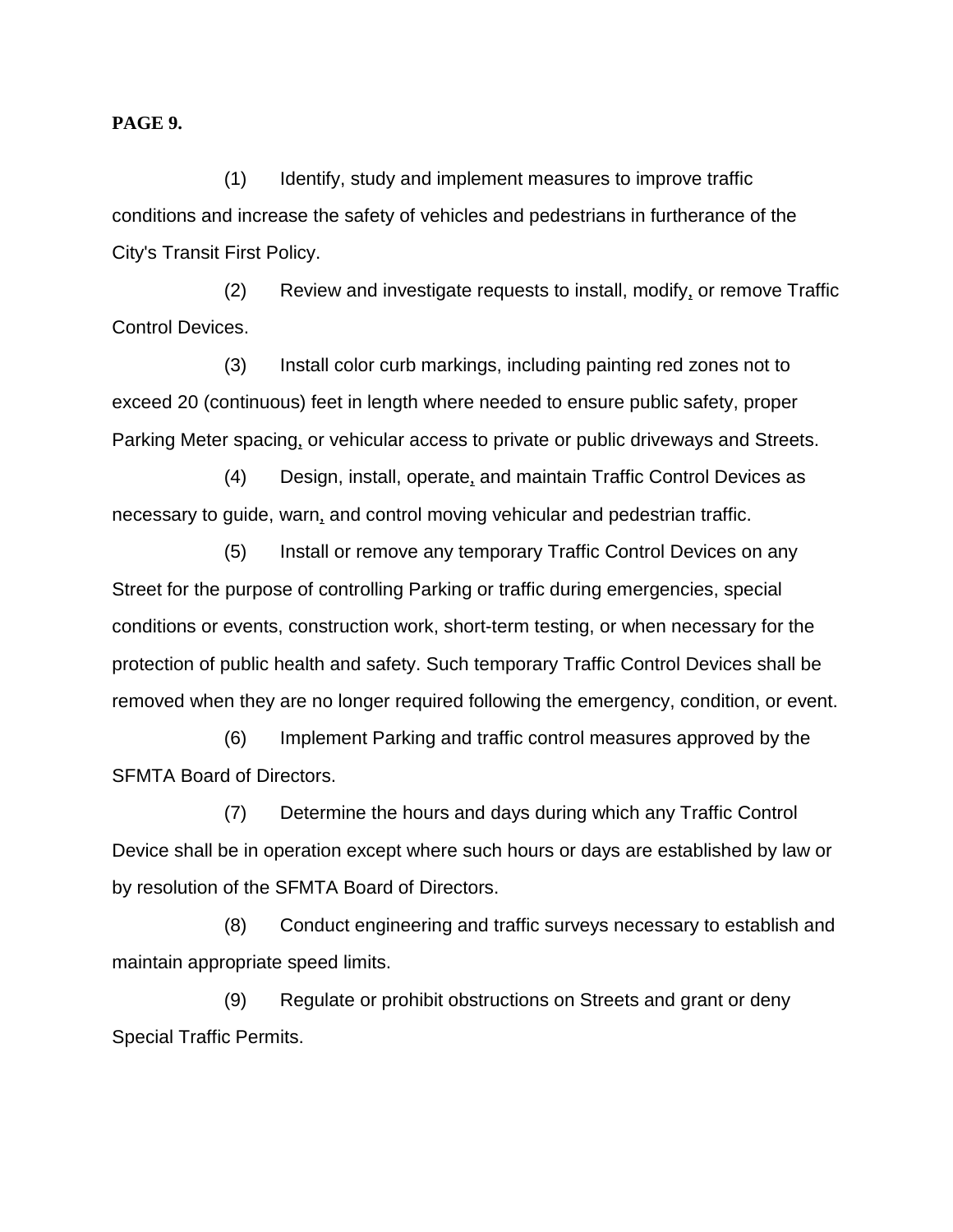**PAGE 10.**

(10) Mark center lines, lane lines, crosswalks, the boundaries of Parking Spaces associated with Parking Meters, and other distinctive markings upon the surface of any Street, or place any signs to indicate the course to be traveled by vehicles or pedestrians.

(11) Take other actions to regulate Parking and traffic or prohibit Obstructions to Traffic which do not require public hearing or approval of the SFMTA Board of Directors as described in subsSections (b) and (c) of this Section 201.

(12) To remove without notice any unauthorized Traffic Control Device, including color curb markings or other markings that regulate Parking and traffic.

(13) Indicate by signs or red curb markings where Parking is prohibited by five within 15 feet on each side of any low pressure fire hydrant, and by seven and one-half feet on each side of any high pressure fire hydrant.

(14) Carry out all functions of the City Traffic Engineer consistent with all laws, regulations, generally accepted traffic engineering standards, and SFMTA policies.

(15) Install signs giving notice of the days and hours that Parking is prohibited in order to allow street cleaning as requested by the Department of Public Works.

(b) Public Hearings. The following Parking and traffic measures may be implemented following a public hearing:

(1) Locate and install Traffic Calming Devices.

(2) Designate the location of Stands, the types of vehicles authorized to use such Stands, and the days and hours in which Parking restrictions shall be enforced at any Stand.

(3) With the exception of blue zones for the exclusive use of persons with disabilities designated in accordance with Vehicle Code § 21458(a)(5), determine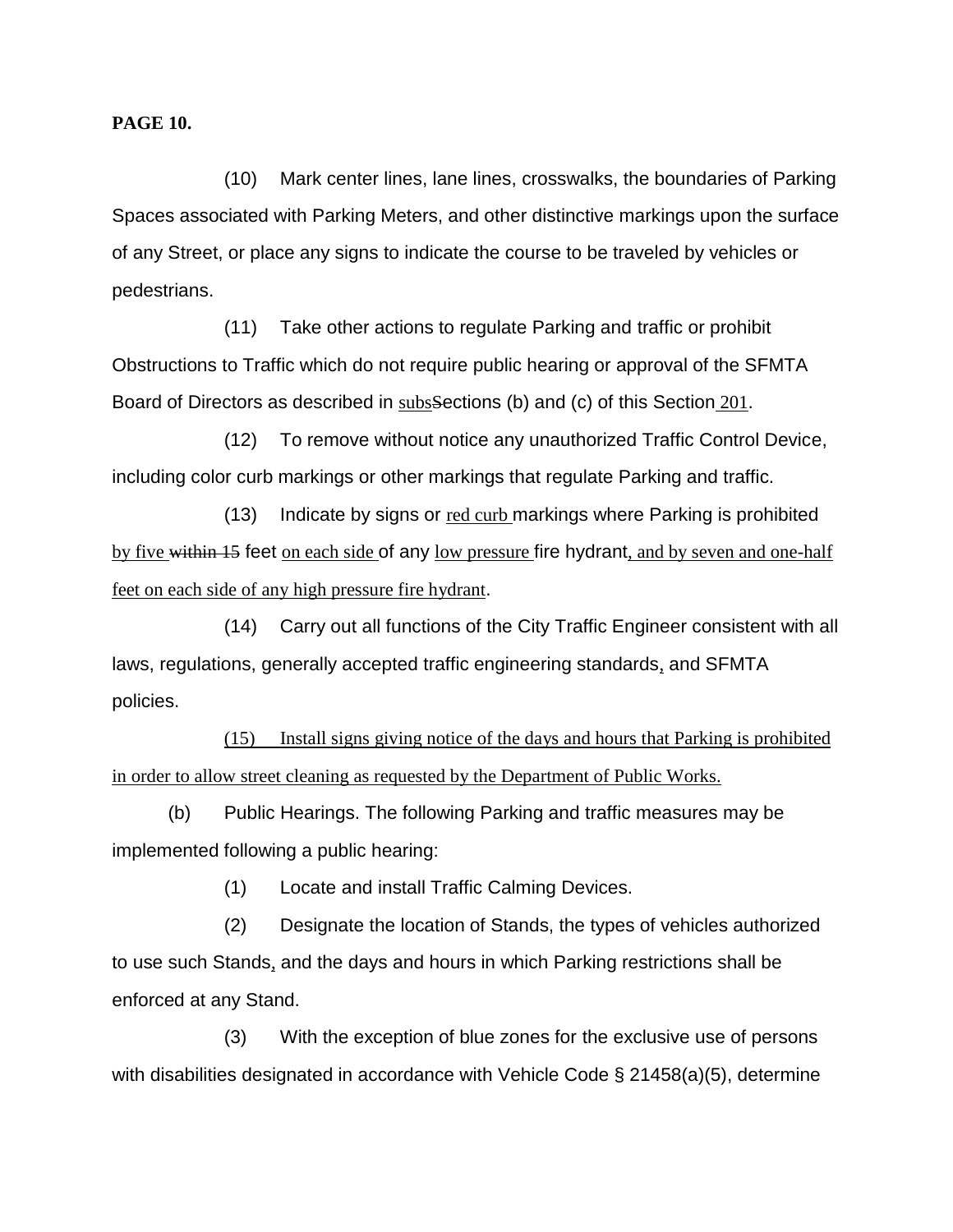#### **PAGE 11.**

the locations for Parking restrictions designated by painted curb colors in accordance with Vehicle Code Section 21458 and the times that Parking is prohibited in such locations.

(4) Determine the locations of Truck Loading Zones and the times that Parking is prohibited in that Zone.

(5) Designate motorcycle Parking Spaces.

(6) Designate on-street bicycle Parking Spaces for the installation and use of Bicycle Racks and Bicycle Sharing Stations, or to grant a permit for a Stationless Bicycle Share Program. In the event that a temporary relocation of a bicycle parking space, bicycle rack, or bicycle sharing station is necessary to improve safety or traffic operations, or to accommodate construction or roadway maintenance, the Director of Transportation has the authority to temporarily relocate a bicycle parking space, bicycle rack, or bicycle sharing station prior to holding a public hearing. If the bicycle parking space, bicycle rack, or bicycle sharing station will be temporarily relocated for less than ninety days, no public hearing is required. If the temporary relocation is for ninety days or longer, a public hearing must be held within ninety days following the temporary relocation.

(c) SFMTA Board of Directors' Action Required. The following Parking and traffic measures may not be implemented without a public hearing and prior approval of the SFMTA Board of Directors, taking into consideration the recommendation of the City Traffic Engineer:

(1) Designate Parking Meter Zones and Streets on which Parking Meters are to be installed in each Parking Meter Zone.

(2) Designate blue zone Parking Spaces for the exclusive use of persons with disabilities in accordance with Vehicle Code § 21458(a)(5).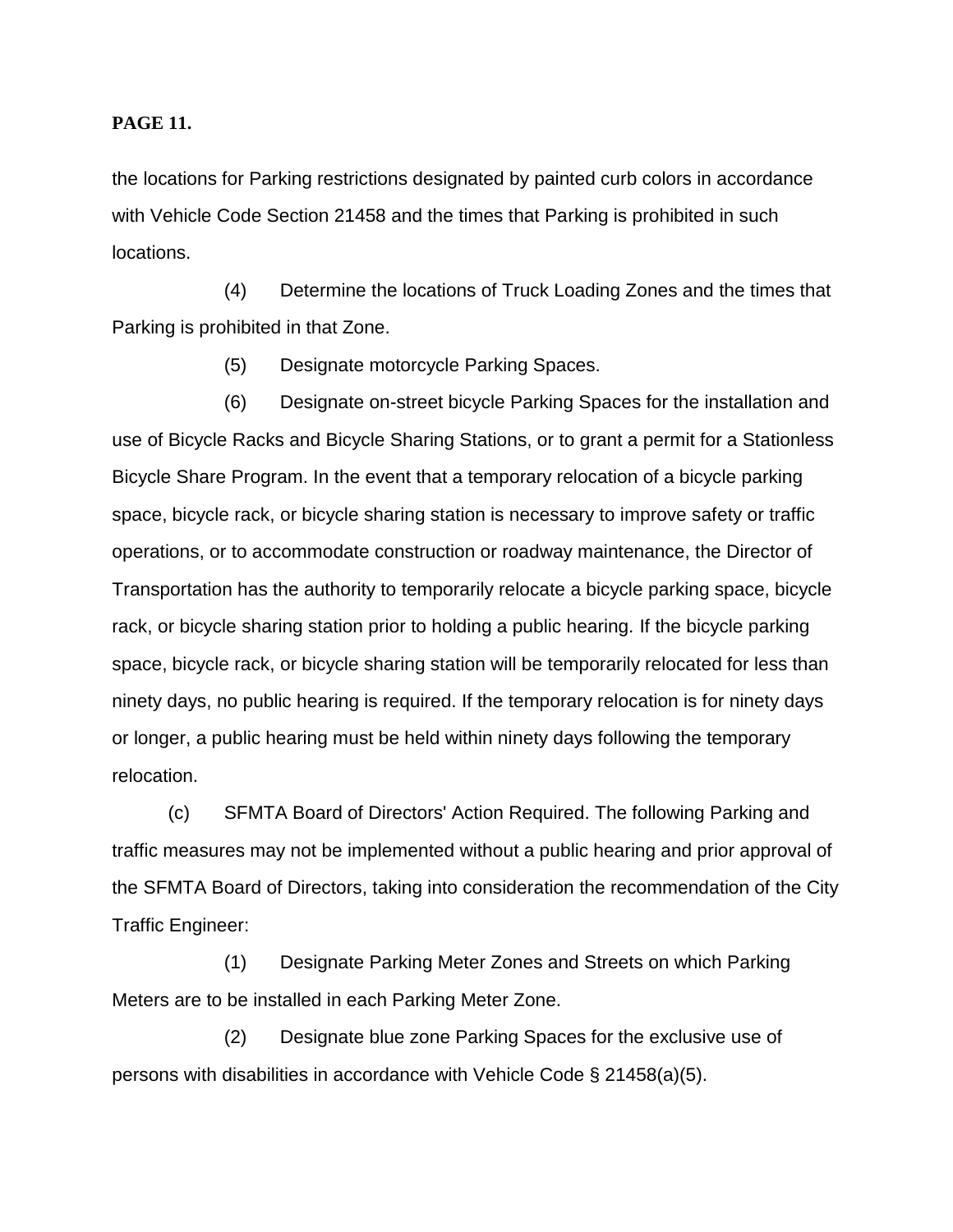#### **PAGE 12.**

(3) Establish, modify, or eliminate preferential Parking programs in accordance with Vehicle Code §§ 22507 and 22507.1, including the applicable geographical area(s) and the days and hours of applicable Parking restrictions.

(4) Install or remove bicycle lanes.

(5) Implement the following changes within the bicycle route network, as defined in the most recent update of the Transportation Element of the San Francisco General Plan:

> (A) The narrowing of right-hand travel lanes with Parking, including turn lanes to less than 22 feet or the narrowing of right-hand travel lanes without Parking, including turn lanes to less than 14 feet;

(B) The narrowing or elimination of any bicycle lanes, bicycle paths, or bicycle routes;

(C) The addition of traffic lanes, except where such lanes consist of left-turn or right-turn pockets.

(D) Subsections (c)(5)(A) through (c)(5)(C) shall not apply to construction zones involving temporary changes to lane widths or lane configurations.

(6) Designate intersections at which right, left*,* or U turns are prohibited.

(7) Designate intersections at which turns against a red or stop signal are prohibited.

(8) Establish multiple turn lanes where vehicles can make right or left turns from more than one lane.

(9) Designate one-way Streets.

(10) Designate intersections at which one direction of traffic shall be required to yield to the other.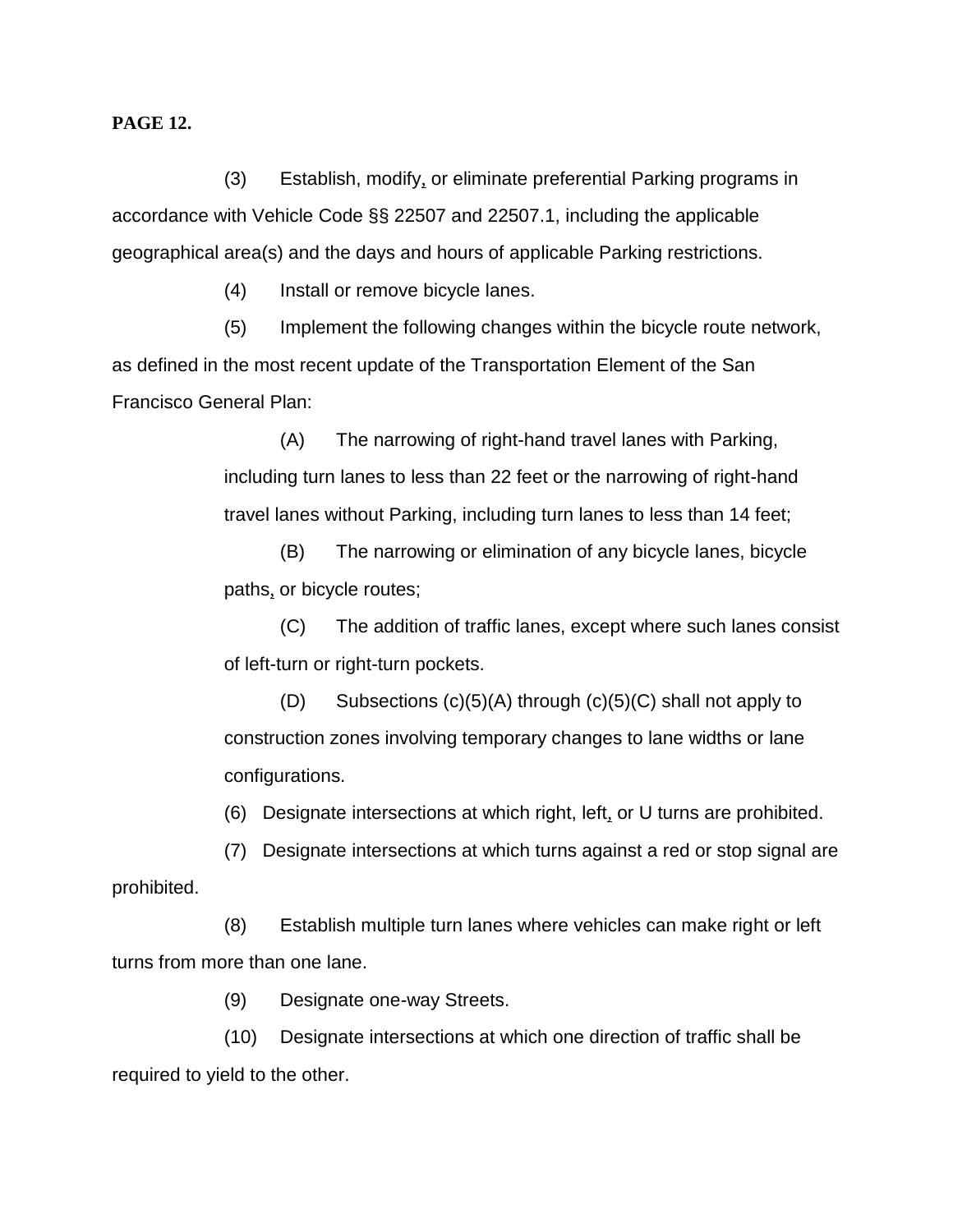**PAGE 13.**

(11) Designate intersections at which traffic shall be required to stop, or where a required stop is eliminated.

(12) Designate the location of all bus zones for the use of public transit vehicles.

(13) Set time limits for, and the days and hours of enforcement of, any Parking restriction except for street cleaning Parking restrictions.

(14) Establish or close a crosswalk.

(15) Establish a tow-away zone.

(16) Designate the angle or direction in which vehicles are required to Park on the Street.

(17) Designate locations where Parking by vehicles over 6 feet high is restricted within 100 feet of an intersection.

- (18) Establish bus, truck, and weight restrictions on Streets.
- (19) Establish transit only lane regulations.
- (20) Establish speed limits on Streets.
- (21) Establish on-street Car Share Vehicle Parking Spaces.
- (22) Designate locations where Parking by vehicles over twenty-two feet

in length or seven feet in height, or camp trailers, fifth-wheel travel trailers, house cars, trailer coaches, mobile homes, recreational vehicles, or semi-trailers are prohibited from parking between the hours of midnight and 6 a.m.

(23) Close a street to vehicular traffic for non-ISCOTT permitted events authorized by Division I, Article 6.

# **SEC. 203. FINAL SFMTA DECISION; REQUEST FOR REVIEW.**

(a) Board of Directors Final SFMTA Decisions. Any decision by  $(1)$  the SFMTA Board of Directors or Director of Transportation, or his or her designee, or (2) the City Traffic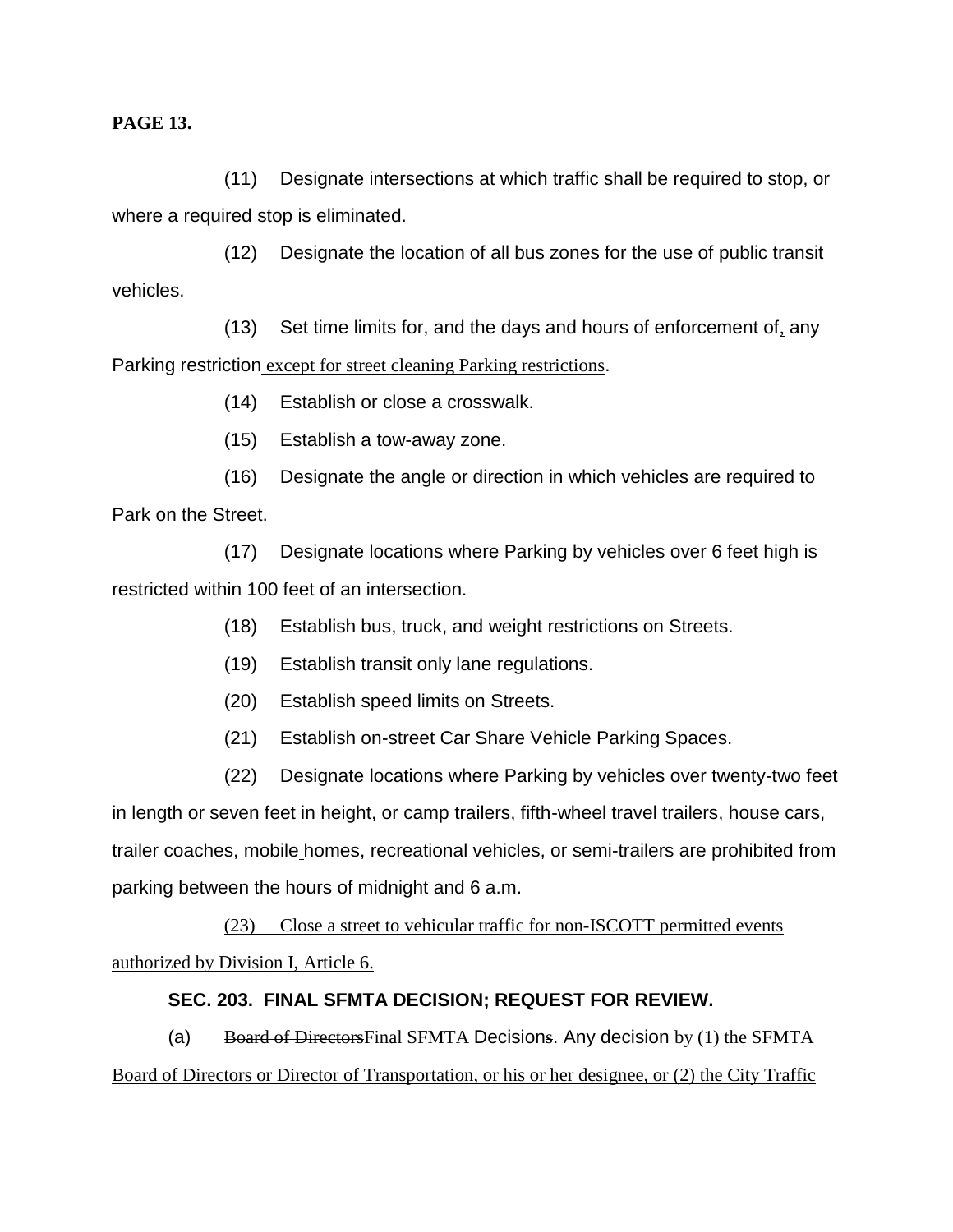#### **PAGE 14.**

Engineer approving a request for a parking or traffic modification, which may be reviewed by the Board of Supervisors as set forth in Division I, Section 10.1 of this Codeof the SFMTA Board of Directors to install or remove a stop sign, to create or eliminate a bicycle lane, to create or eliminate a preferential Parking zone pursuant to Sections 22507 or 22507.1 of the Vehicle Code, create or eliminate a Parking Meter zone, adopt a short term Parking restriction, or establish or remove a blue zone shall, upon approval, be a Final MTA Decision.

(b) City Traffic Engineer Decisions. Whenever the City Traffic Engineer declines a request for a parking or traffic modification which may be reviewed by the Board of Supervisors as set forth in Division I, Section 10.1, or declines a public request from the public to recommend to the SFMTA Board a parking or traffic modification which may be reviewed by the Board of Supervisors as set forth in Division I, Section 10.1any of the actions identified in subsection  $(a)$ , notice of such decision shall be mailed or emailed to the requestor at the address or email address provided by the requestor and shall include the date and action taken by the City Traffic Engineer. If the request was made by petition, notice shall be mailed or emailed to the primary contact for the petition.

(c) Request for Review. Any person may submit by mail or email to an address indicated on the SFMTA's website, a written and signed request for review of any decision made by the City Traffic Engineer declining a request for a parking or traffic modification pursuant to subsection (b) to the Director of Transportation or his or her designee. The request for review shall specify the grounds for review of the decision and the name and mailing address, or email address, of the person submitting the request. Such request must be received by the SFMTA on or before the 30th day following the date that the notice of decision is posted on the SFMTA website or is mailed or emailed, whichever date is later.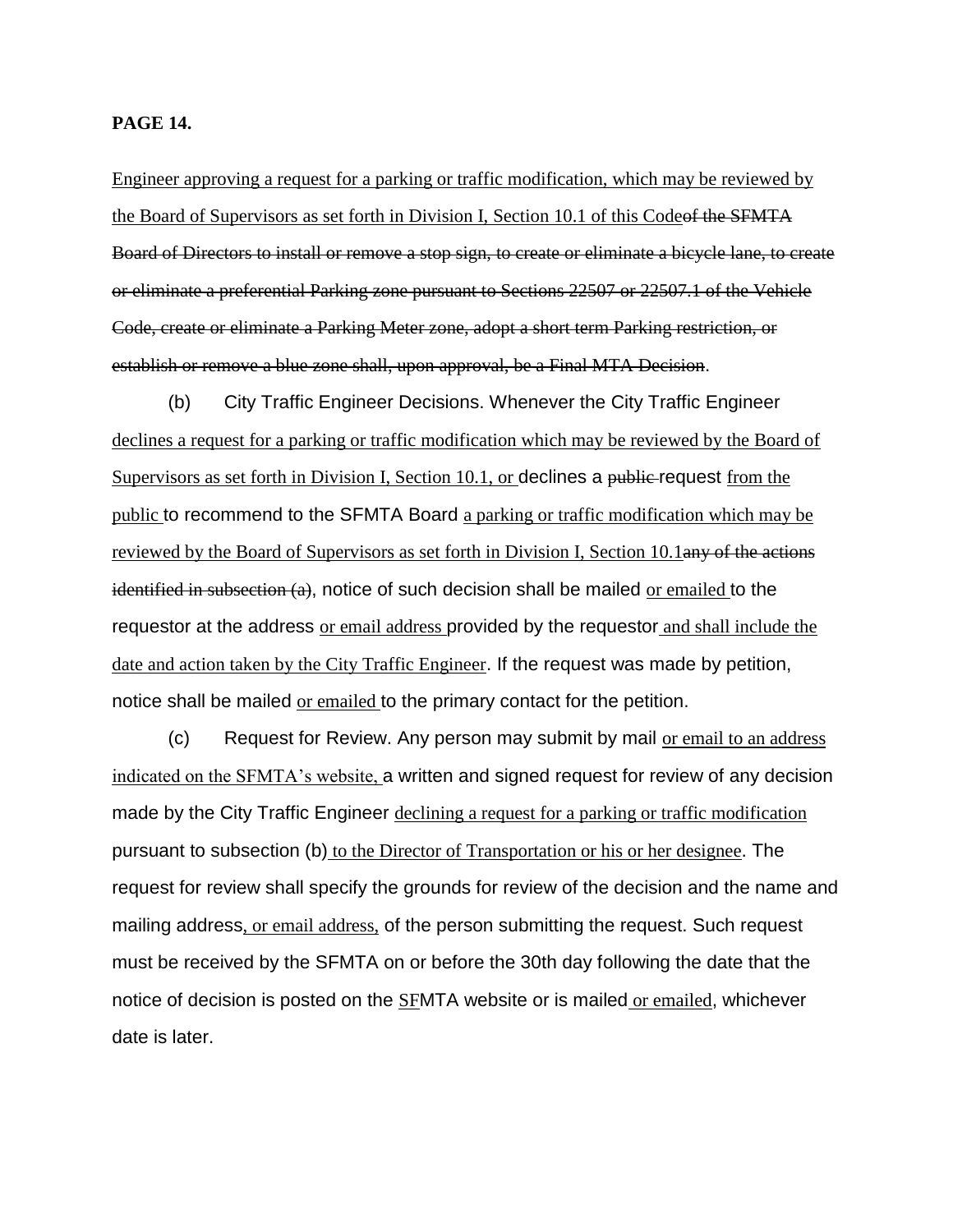#### **PAGE 15.**

(d) Director of Transportation's Determination. Within 30 calendar days of receiving a request for review, the Director of Transportation or his or her designee shall determine whether to affirm the decision of the City Traffic Engineer or reverse that decisionor refer the matter to the SFMTA Board of Directors. If Whether the Director of Transportation or his or her designee affirms or reverses the determination of the City Traffic Engineer, thatthe request for review is denied and the decision becomes a Final SFMTA Decision. Notice of the Final SFMTA Decision shall be mailed or emailed to the requestor at the address provided by the requestor and shall include the date of the decision and describe the decision or action taken by the SFMTA. If the request was made by petition, notice shall be mailed or emailed to the primary contact for the petition.

(e) SFMTA Board of Directors Hearing. If the request for review is referred to the SFMTA Board of Directors, notice of the time and place of such hearing shall be mailed to the requestor and posted in accordance with the requirements of Section 202.

Section 2. Effective Date. This ordinance shall become effective 31 days after enactment. Enactment occurs when the San Francisco Municipal Transportation Agency Board of Directors approves this ordinance.

Section 3. Scope of Ordinance. In enacting this ordinance, the San Francisco Municipal Transportation Agency Board of Directors intends to amend only those words, phrases, paragraphs, subsections, sections, articles, numbers, letters, punctuation marks, charts, diagrams, or any other constituent parts of the Transportation Code that are explicitly shown in this ordinance as additions or deletions in accordance with the "Note" that appears under the official title of the ordinance.